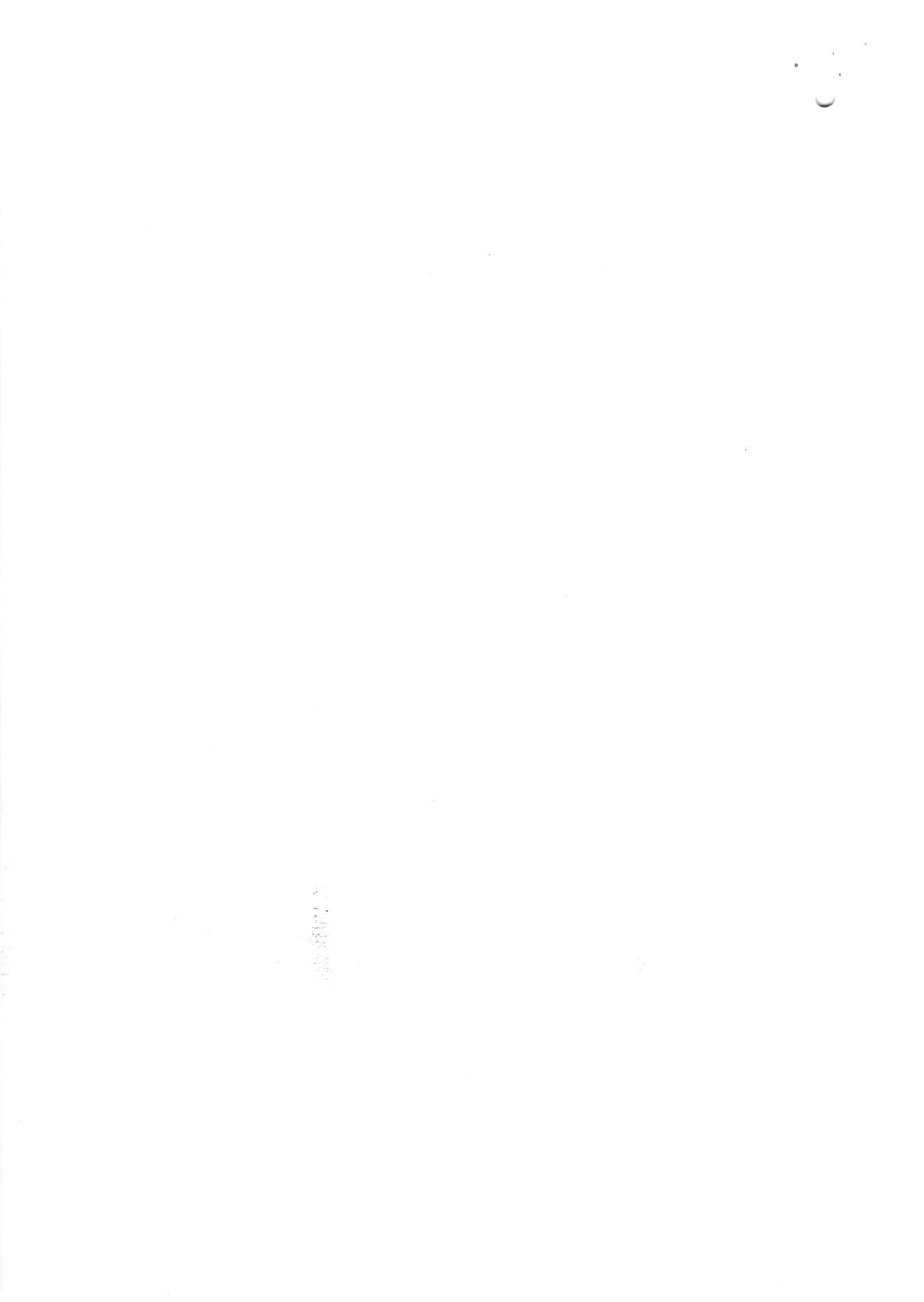

വിശാല കൊച്ചി വികസന അതോറിറ്റി

പി.ബി. നമ്പർ 2012 ഫോൺ : 2205061 ഫാക്സ് 91 484 2206230 കൊച്ചി-682020 Website: (www.gcda.kerala.gov.in); E-mail: gcdaonline@gmail.com

തീയതി, 06.12.2021

## നം.7530/ഇ3/2021/ജിസിഡിഎ

## ലേലം/ദർഘാസ് പരസ്യം

വാക്ക്വേയിൽ നിന്നും നീക്കം ചെയ്ത ഉപയോഗ ഡൈവ് മറൈൻ യോഗ്യമായതും അല്ലാത്തതുമായ സ്റ്റീൽ ബഞ്ചുകൾ ലേലം/ദർഘാസ് വഴി 16.12.2021-ന് വിൽപ്പന പൂരിപ്പിച്ച ദർഘാസുകൾ 5,000/- രൂപയുടെ നിരതദ്രവ്യം (സെക്രട്ടറി നടത്തുന്നതാണ്. ജിസിഡിഎയുടെ പേരിൽ എടുത്തത് ദേശസാൽകൃത/ഷെഡ്യൂൾ ബാങ്കുകളിൽ നിന്നും ഡി.ഡി., ഡെപ്പോസിറ്റ് ഹാജരാക്കിയോ പണമടവാക്കിയ രസീത്) സഹിതം 16.12.2021 പകൽ 11.00 മണിക്ക് മുമ്പായി രജിസ്റ്റേർഡ്/സ്പീഡ് പോസ്റ്റ് വഴി (കൊറിയർ സ്ഥീകരിക്കുന്നതല്ല) സമർപ്പിക്കേണ്ടതാണ്. തുടർന്ന് 12.00 മണിക്ക് പരസ്യലേലം നടത്തുന്നതാണ്. ലേലത്തിൽ മാത്രം പങ്കെടുക്കാൻ ആഗ്രഹിക്കുന്നവർ നിശ്ചിത നിരതദ്രവൃത്തോടുകൂടി കൃത്യം 11.30 എ.എം.-ന് മുമ്പായി പേര് രജിസ്റ്റർ ചെയ്യേണ്ടതാണ്. ദർഘാസിനോടൊപ്പം നിരതദ്രവ്യം സമർപ്പിച്ചിട്ടുള്ളവർ ലേലത്തിൽ പങ്കെടുക്കാൻ നിശ്ചിത നിരതദ്രവ്യത്തിന്റെ ഫോട്ടോ കോപ്പി കൈയ്യിൽ സൂക്ഷിക്കേണ്ടതാണ്. നിലവിലുള്ള സർക്കാർ ലേല തുകയോ ദർഘാസ് രൂകയോ ഏതാണ് കൂടുതൽ ആയത് പരിഗണിക്കുന്നതാണ്. ലേലം/ദർഘാസുകൾ ഉറപ്പിച്ച് കിട്ടുന്നയാൾ ലേല തുകയുടെ 25% അനേ ദിവസം വൈകിട്ട് 3.30-ന് മുമ്പായി ഓഫീസിൽ അടച്ച് രസീത് ഹാജരാക്കേണ്ടതാണ്. ലേലം/ഭർഘാസ് ഒന്നായോ മുഴുവനായോ നിരസിക്കാനുള്ള ജിസിഡിഎ അധികാരം സെക്രട്ടറിയിൽ നിക്ഷിപ്തമാണ്. കൂടുതൽ വിവരങ്ങൾക്ക് പ്രവൃത്തി ദിവസങ്ങളിൽ ജിസിഡിഎ ഓഫീസുമായി ബന്ധപ്പെടേണ്ടതാണ്

> $\partial g$ സുപ്രണ്ടിംഗ് എഴുപ്പിനിയർ

for the

websete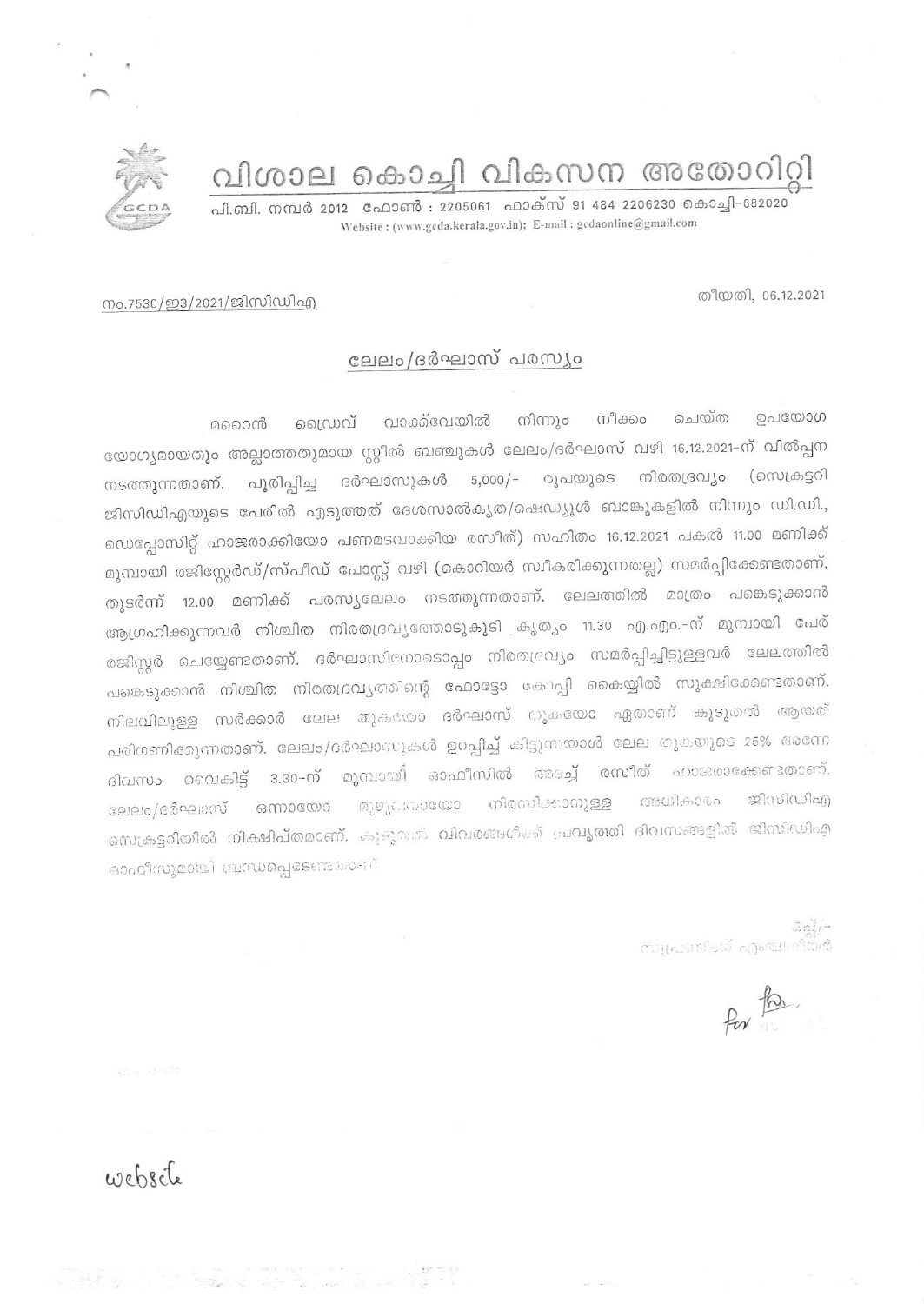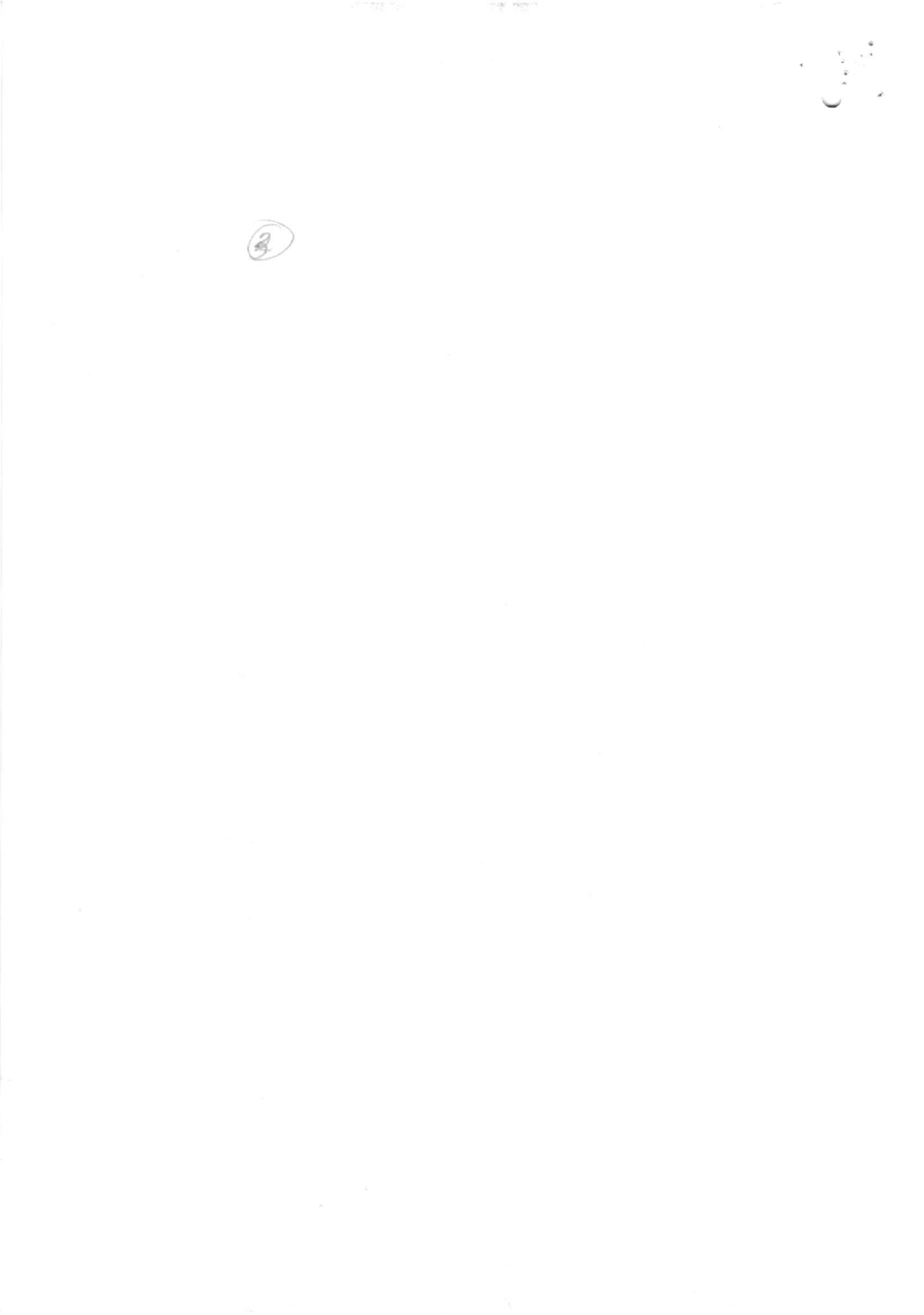

## FORMAT FOR WEB DESCRIPTION OF AUCTION/TENDER NOTICE

Superintending Engineer of GCDA invites sealed competitive tenders/auction from interested persons/firms for

Sale of usable and unusable steel bench removed from CMDS walkway.

The tenders will be accepted till 11.00 am on 16.12.2021 by registered post/speed post (courier not accepted). The registration for auction is upto 11.30 am, and the auction will be conducted at 12.00 noon. The received tenders will be opened by the Superintending Engineer after auction on the same day in the presence of bidders or their authorized representatives who choose to be present at the time of opening the form. For more details, please download the tender/auction notice.

> $(Sd/-)$ Superintending Engineer

ð  $\mathbb{R}$ Superintendent

RPR-08.12.2021